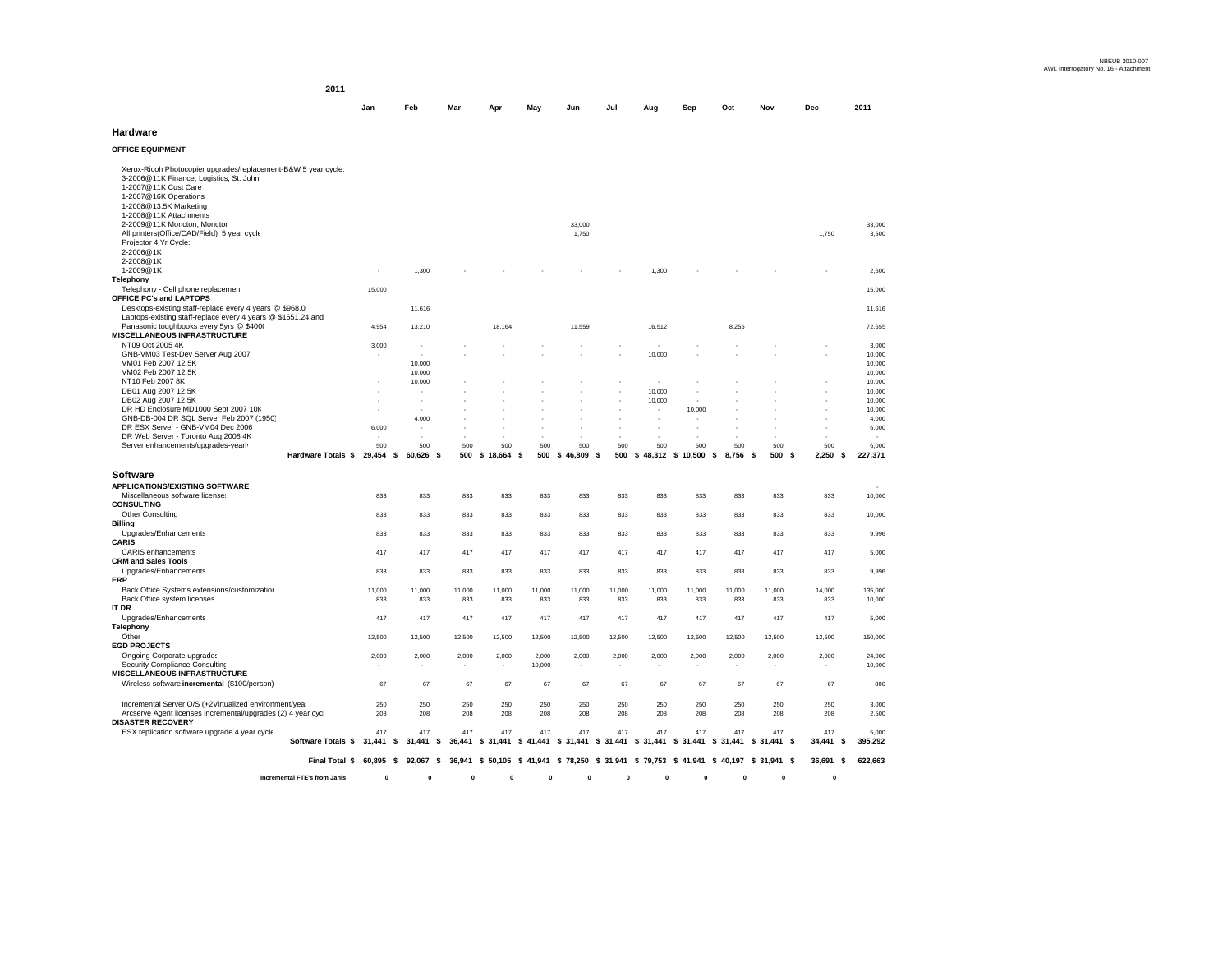# **2011 Budget General Plant Explanation**

# **2011 Budget**

### **Leasehold Improvements**

# **Leasehold Improvements**

Assume \$40,000 per year for 4 properties

# **Moncton / Saint John M&R Work Area Proposal**

The following proposed items are required for the outfitting of an M&R work area in Moncton.

-1 only...SRD7015, Mini-Racking, Starter, 4-Level, 72"x36"x87"H @.....\$540.00 ea. -1 only...WSW1019, Mobile Workbench, w/Shelf, steel Top, 60"Wx30"Dx37"H @.... \$520.00 ea. -Fence to define area \$2,260

The following proposed items are required for the outfitting of an M&R work area in Saint John.

-1 only...SRD7015, Mini-Racking, Starter, 4-Level, 72"x36"x87"H @.....\$540.00 ea.

-1 only...WSW1019, Mobile Workbench, w/Shelf, steel Top, 60"Wx30"Dx37"H @.... \$520.00 ea.

-1 only..R5BHE-3003, Mobile Cabinet, HD, 5-Drawers, w/Layouts, 48"W X 24"D X 37-½"H @ ..... \$1635.00 ea. -Fence to define area \$2,600

# **Total price for both sites - \$8,615**

**Moncton - Wall Construction next to Sales Washrooms \$1k**

# **Fredericton - Large Boardroom HVAC and Lighting improvements \$2,500**

### **All warehouses cement floor sealing = \$6k**

### **Saint John Office**

Improve rear driveway conditions with new gravel, etc Fill in large front windows Paint rear of building Replace Warehouse overhead door and related construction to make opening smaller Repairs to rear bay door to fix weather infiltration issues, fill in front man-door in bay 2. Make necessary repairs to washroom in bay 2 to make useable Replace front door. **Total = \$12k**

# **Private Office Construction - Marketing \$3,000**

# **Private Office Construction - QA**

The following is a list of requirements for this area, Office System walls I propose that an appropriate office area should be established for the ongoing administration of the QA and Training programs that are rolled out for EGNB. To accommodate these activities an additional office area is required. This area should be complete with a desk, filing, and chairs. In addition a small area should be allocated for the records filing and management of training manuals and employee records. The area should have a small table that would be used to layout manuals and review records and the occasional meeting to discuss training and other affiliated activities.

Office Desk Office Chair Side Chair Records File Cabinet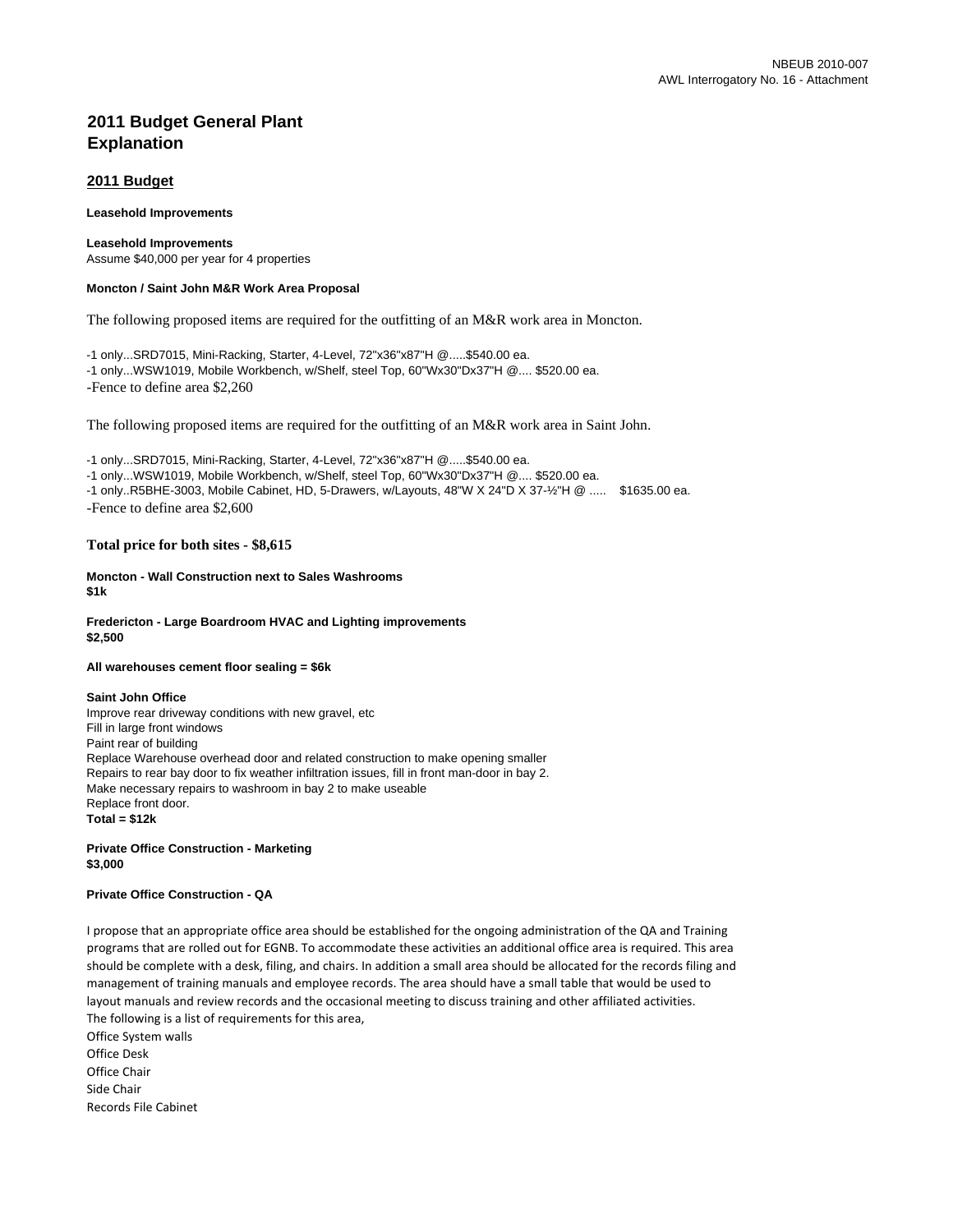Book case Telephone Computer connection Meeting Table 4 chairs 2 bookcases **Total = \$10k**

### **Carpet Cleaning - Saint John, Moncton and Fredericton Offices.**

Carpets should be cleaned once every year. Moncton Carpert Cleaning in 2011 **\$1k**

# **Carpet replacement - Planning, Accounting and Customer Care**

Existing carpet is worn in many areas and becoming a safety hazard. New carpet; \$1.85 per sq.ft. x 7400 sq.ft. = \$13,690 Furniture moving; \$3k

**Total = \$17k**

# **Wilsey Training Room Upgrades.**

Renovation including painting, lighting and carpet = **\$10k** *Note: \$5k was budgeted for, but not spent during 2010. Another 5k was budgeted for 2011.*

**IS Shelving for Free Pick - Saint John Office Bay 2 \$5k**

**Furniture** 

**Replacement desk chairs; 5 every year \$500 each = \$2500**

**Replacement items such as microwave, fridge..etc = \$1k**

**Filing Cabinets 3 @ \$500 = \$1500**

# **Wilsey Training Room Upgrades.**

Modular tables, 40 chairs, accessories = **\$15k** *Note: \$7.5k was budgeted for, but not spent during 2010* 

# **I&S Tools and Work Equipment**

# **Service Service Service Service Service** Service Service Service

\$2,850 = 3 x \$950 Crystal Gauges (Utility pressure measurement) \$11,000 = 1 New FTE (New set of tools) \$11,000 = 1 New FTE (New set of tools) **\$13,300 = Sub Total \$11,000 = Sub Total**

# Electronic Tool Replacement Plan for 2011 Electronic Tool Replacement Plan for 2012

\$3,290 = 2 x \$1,645 Gas Sentrys (20 % replacement rate) \$3,290 = 2 x \$1,645 Gas Sentrys (20 % replacement rate) \$2,620 = 2 x \$1310 Bacharachs (20 % replacement rate) \$2,620 = 2 x \$1310 Bacharachs (20 % replacement rate) \$900 = 2 x \$450 Cordless Drills (20 % replacement rate) \$900 = 2 x \$450 Cordless Drills (20 % replacement rate) \$900 = 2 X \$450 Manometers (20 % replacement rate) \$900 = 2 X \$450 Manometers (20 % replacement rate) \$350 = 2 x \$175 Multimeters (20 % replacement rate) \$350 = 2 x \$175 Multimeters (20 % replacement rate) \$2,800 = 2 x \$1400 Inventors (20 % replacement rate) \$2,800 = 2 x \$1400 Inventors (20 % replacement rate) \$1,500 = Unplanned hand tool replacement \$1,500 = Unplanned hand tool replacement **\$12,360 = Sub Total \$12,360 = Sub Total**

# **Installations**

Tool Purchases for 2011 Tool Purchases for 2012 \$20,000 = 2 x \$10,000 infra‐red cameras for the Hi V initiative \$1000 = tools for doing ductwork, Hi V **\$21,000 = Sub Total**

Tool Purchases for 2011 Tool Purchases for 2012